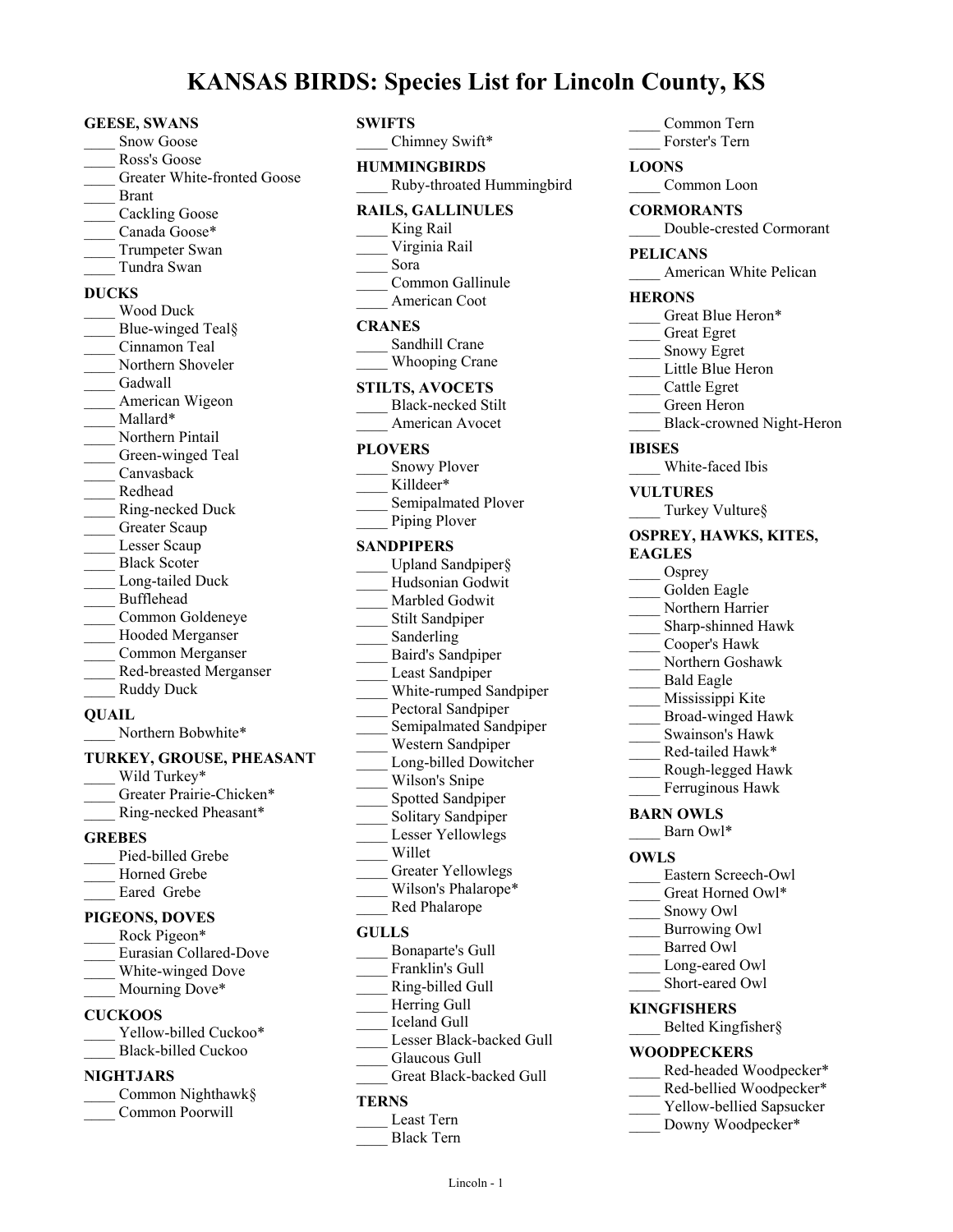| Hairy Woodpecker  |
|-------------------|
| Northern Flicker* |

#### **FALCONS**

| American Kestrel§ |
|-------------------|
| Merlin            |
| Peregrine Falcon  |
| Prairie Falcon    |

#### **FLYCATCHERS**

- Great Crested Flycatcher\* Western Kingbird\* Eastern Kingbird\* Scissor-tailed Flycatcher Olive-sided Flycatcher Eastern Wood-Pewee\* \_\_\_\_ Alder Flycatcher Willow Flycatcher Least Flycatcher Eastern Phoebe\*
- Say's Phoebe

## **VIREOS**

- Bell's Vireo\* \_\_\_\_ Blue-headed Vireo Warbling Vireo
- \_\_\_\_ Red-eyed Vireo

## **SHRIKES**

| Loggerhead Shrike* |
|--------------------|
| Northern Shrike    |

#### **JAYS, MAGPIES, CROWS**

| Blue $\text{Jav*}$  |
|---------------------|
| Black-billed Magpie |
| American Crow§      |

## **CHICKADEES, TITMICE**

| Black-capped Chickadee* |
|-------------------------|
| Tufted Titmouse         |

#### **LARKS**

\_\_\_\_ Horned Lark

## **SWALLOWS**

Bank Swallow§ Tree Swallow\* N. Rough-winged Swallow\* Purple Martin\* Barn Swallow\* Cliff Swallow\*

## **KINGLETS**

| Ruby-crowned Kinglet   |
|------------------------|
| Golden-crowned Kinglet |

## **WAXWINGS**

\_\_\_\_ Cedar Waxwing

# **NUTHATCHES**

\_\_\_\_ Red-breasted Nuthatch White-breasted Nuthatch\*

## **CREEPERS**

\_\_\_\_ Brown Creeper

# **GNATCATCHERS**

\_\_\_\_ Blue-gray Gnatcatcher

#### **WRENS**

- \_\_\_\_ Rock Wren House Wren\* Winter Wren \_\_\_\_ Sedge Wren
- Marsh Wren
- \_\_\_\_ Carolina Wren

# **THRASHERS**

- Gray Catbird§ Brown Thrasher\*
- Northern Mockingbird\*

## **STARLINGS**

European Starling\*

#### **THRUSHES**

- Eastern Bluebird§ Mountain Bluebird \_\_\_\_ Townsend's Solitaire \_\_\_\_ Swainson's Thrush
- \_\_\_\_ Hermit Thrush
- \_\_\_\_ Wood Thrush
- American Robin\*

## **OLD WORLD SPARROWS**

House Sparrow\*

## **PIPITS**

| American Pipit  |  |
|-----------------|--|
| Sprague's Pipit |  |

## **FINCHES**

- House Finch\*
- Purple Finch
- \_\_\_\_ Red Crossbill
- Pine Siskin
- American Goldfinch

## **LONGSPURS**

| Lapland Longspur    |
|---------------------|
| <b>Snow Bunting</b> |

## **SPARROWS**

Grasshopper Sparrow\* Lark Sparrow\* Lark Bunting \_\_\_\_ Chipping Sparrow \_\_\_\_ Clay-colored Sparrow Field Sparrow\* Fox Sparrow American Tree Sparrow Dark-eyed Junco White-crowned Sparrow Harris's Sparrow \_\_\_\_ White-throated Sparrow Vesper Sparrow LeConte's Sparrow \_\_\_\_ Savannah Sparrow Song Sparrow Lincoln's Sparrow Swamp Sparrow \_\_\_\_ Rufous-crowned Sparrow

Lincoln - 2

# Spotted Towhee \_\_\_\_ Eastern Towhee **CHATS** Yellow-breasted Chat

## **BLACKBIRDS, ORIOLES**

- Yellow-headed Blackbird
- Eastern Meadowlark\*
- Western Meadowlark\*
- \_\_\_\_ Orchard Oriole
- \_\_\_\_ Bullock's Oriole
- Baltimore Oriole\*
- Red-winged Blackbird\*
- Brown-headed Cowbird\*
- \_\_\_\_ Rusty Blackbird
- Brewer's Blackbird
	- Common Grackle\*
	- Great-tailed Grackle

# **WARBLERS**

- \_\_\_\_ Ovenbird
- Northern Waterthrush
- Black-and-white Warbler
- \_\_\_\_ Tennessee Warbler
- Orange-crowned Warbler
	- Nashville Warbler
- Mourning Warbler
- Common Yellowthroat§
- \_\_\_\_ American Redstart
- Magnolia Warbler
- Yellow Warbler
- \_\_\_\_ Chestnut-sided Warbler
- \_\_\_\_ Blackpoll Warbler
- Palm Warbler
- Yellow-rumped Warbler
- \_\_\_\_ Wilson's Warbler

## **GROSBEAKS, BUNTINGS**

- \_\_\_\_ Summer Tanager
- Northern Cardinal\*
- \_\_\_\_ Rose-breasted Grosbeak
- \_\_\_\_ Black-headed Grosbeak
- \_\_\_\_ Blue Grosbeak
- \_\_\_\_ Indigo Bunting§
- Dickcissel\*

January 1, 2022

- † Fewer than ten Kansas records
- [] Hypothetical species
- § Probable breeding species
- \* Confirmed breeding species Probable and confirmed breeding species as defined by the Kansas Breeding Bird Atlas Project.

This list was compiled from records of the Kansas Ornithological Society, Kansas Breeding Bird Atlas Project, and the Kansas Biological Survey.